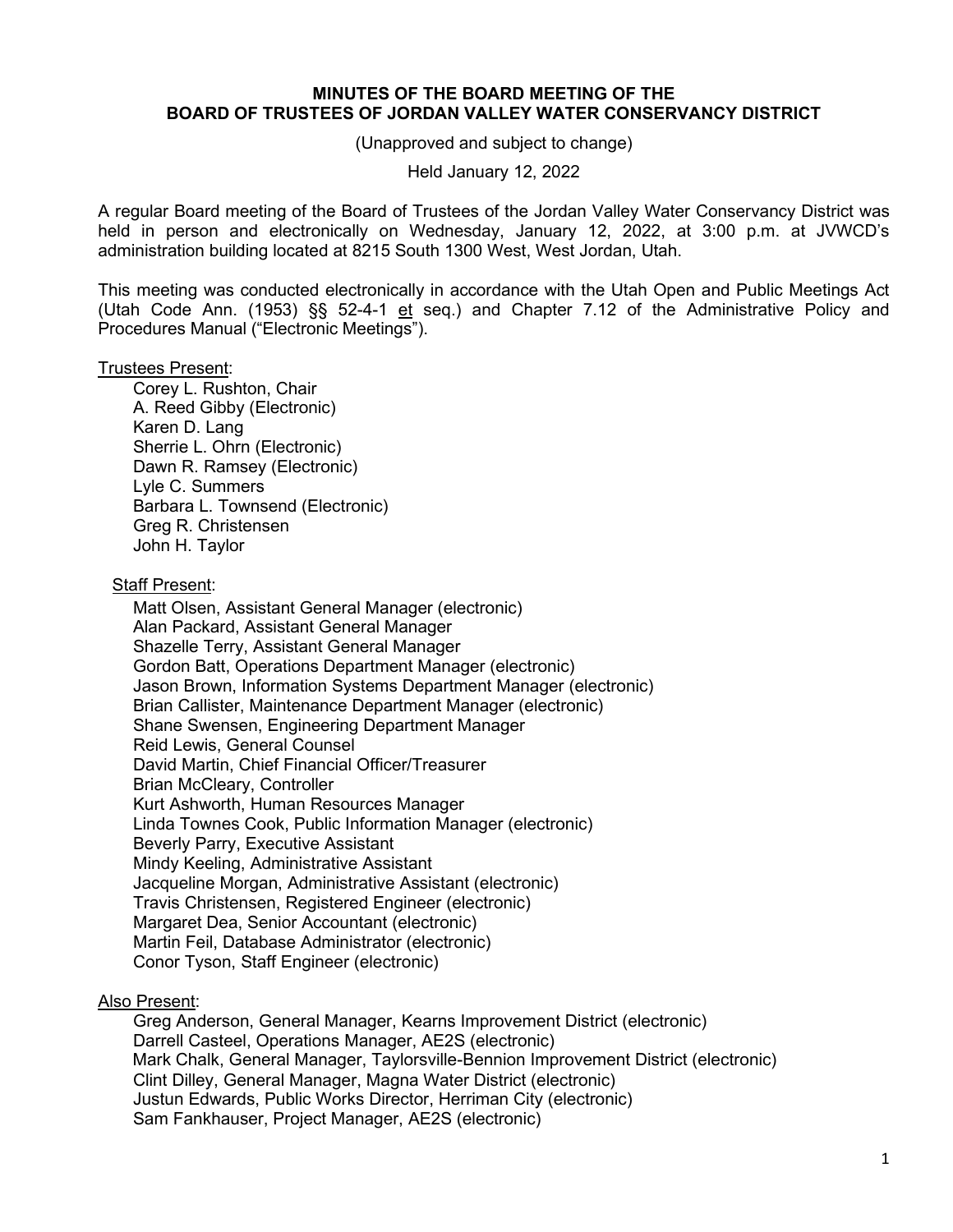| Aaron Kraft (electronic)<br>(electronic)         | Christine Finlinson, Assistant General Manager, CUWCD (electronic)<br>Brian Folsom, Engineer, Jacobs Engineering<br>Jason Helm, General Manager, Granger-Hunter Improvement District (electronic)<br>Gary Henrie, Engineer, Bureau of Reclamation<br>Brien Maxfield, Senior Engineer, Draper City (electronic)<br>Annalee Munsey, Assistant General Manager, Metropolitan Water District of Salt Lake & Sandy<br>Ana Paz, Associate Engineer, South Jordan City<br>David Robertson, Vice President, Lewis Young Robertson and Burningham (electronic)<br>Mark Stratford, Deputy City Attorney, Ogden City<br>Dan Tracer, Assistant City Engineer, Bluffdale City (electronic)<br>Ryan Willeitner, Engineer, Jacobs Engineering (electronic)<br>Jacob Young, Director, Brown & Caldwell (electronic) |  |
|--------------------------------------------------|-----------------------------------------------------------------------------------------------------------------------------------------------------------------------------------------------------------------------------------------------------------------------------------------------------------------------------------------------------------------------------------------------------------------------------------------------------------------------------------------------------------------------------------------------------------------------------------------------------------------------------------------------------------------------------------------------------------------------------------------------------------------------------------------------------|--|
| Call to order and<br>introduction of<br>visitors | Mr. Corey L. Rushton, Chair, convened a Board meeting of the Jordan<br>Valley Water Conservancy District Board of Trustees at 3:00 p.m. on<br>Wednesday, January 12, 2022. Mr. Rushton introduced the members of the<br>Board and public who joined the meeting both in person and electronically.                                                                                                                                                                                                                                                                                                                                                                                                                                                                                                  |  |
| <b>Approval of</b><br>common consent<br>items    | Mr. Rushton presented the minutes of the Executive Committee meeting<br>held November 8, 2021, and the regular Board meeting held November 10,<br>2021. He also presented the November and December Trustees' Expenses<br>Reports. Mr. Rushton called for a motion. Mr. Greg Christensen moved to<br>approve the minutes of the November 8th and 10th meetings and the<br>November and December 2021 Trustees' Expenses Reports. Following a<br>second by Mr. Lyle Summers, the motion was unanimously approved by<br>those present as follows:                                                                                                                                                                                                                                                     |  |
|                                                  | Mr. Christensen – aye<br>Mr. Gibby – not present<br>Ms. Lang - not present<br>$Ms. Ohrn - aye$<br>Ms. Ramsey - not present<br>Mr. Rushton $-$ aye<br>Mr. Summers - aye<br>Mr. Taylor $-$ aye<br>Ms. Townsend - aye                                                                                                                                                                                                                                                                                                                                                                                                                                                                                                                                                                                  |  |
| <b>Public comments</b>                           | Ms. Karen Lang joined the meeting at 3:04 p.m.                                                                                                                                                                                                                                                                                                                                                                                                                                                                                                                                                                                                                                                                                                                                                      |  |
|                                                  | There were no public comments.                                                                                                                                                                                                                                                                                                                                                                                                                                                                                                                                                                                                                                                                                                                                                                      |  |
| <b>Core Mission</b><br><b>Reports</b>            | Ms. Dawn Ramsey and Mr. Reed Gibby joined the meeting electronically at<br>$3:09$ p.m.                                                                                                                                                                                                                                                                                                                                                                                                                                                                                                                                                                                                                                                                                                              |  |
| <b>Water supply report</b>                       | Ms. Shazelle Terry, Assistant General Manager, reviewed the Municipal and<br>Industrial (M&I) Water Deliveries report through December 2021, the<br>Wholesale Contract Progress report for each Member Agency, the M&I<br>Water Sources report, the Provo River Reservoirs Update, and the<br>Wholesale and Retail Actual and Projected Deliveries report. She reported<br>that JVWCD delivered just over 100,000 acre feet of water during 2021,<br>which is 11% less than 2020. She also shared information on monthly<br>precipitation for October, November, and December 2021; snowfall for the<br>various Utah basins; daily precipitation during the month of January; the 8-<br>14 day precipitation outlook; and the snow water equivalency at Trial Lake.                                 |  |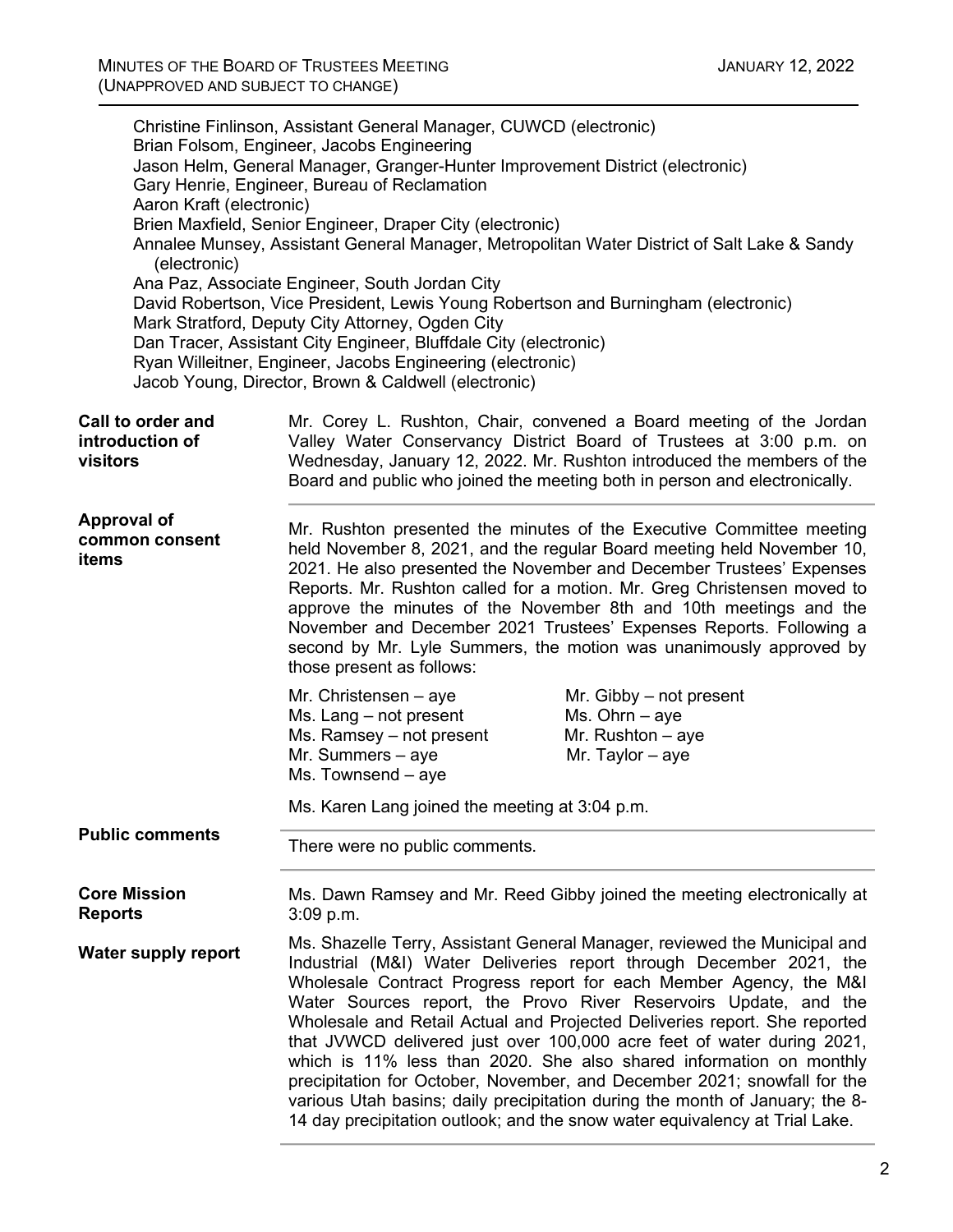| <b>Water quality report</b>                                       | Mr. Gordon Batt, Operations Department Manager, reviewed the Sanitary<br>Survey that was recently completed. He said all public drinking water<br>systems are inspected at a minimum of every three years to assess system<br>conditions, operations, and record keeping. The inspections identify<br>conditions that may present a sanitary or public health risk. Sanitary surveys<br>are conducted by the Division of Drinking Water (DDW), and systems are<br>evaluated against the rules and specific criteria set forth in the R309-400<br>Water System Rating Criteria. Mr. Batt explained that each system is given<br>a certain number of points that they cannot go over or they will be given a<br>rating of "Not Approved," and JVWCD cannot go over 150 points in order to<br>receive an "Approved" rating. He said the Sanitary Survey took place in<br>September 2021, which included inspection of 3 water treatment plants, 12<br>booster stations, 40 well houses, and 31 reservoirs. The DDW found fifteen<br>deficiencies during the inspection. Mr. Batt reviewed the deficiencies and<br>the steps taken to correct 12 of them. Three deficiencies were for media<br>depths at JVWTP and SERWTP where core samples were taken for each<br>filter to verify depths, sieve tests were performed to measure media size,<br>and the media requirements have been resolved. Mr. Batt reported that no<br>points have been assessed to the JVWCD system. |
|-------------------------------------------------------------------|--------------------------------------------------------------------------------------------------------------------------------------------------------------------------------------------------------------------------------------------------------------------------------------------------------------------------------------------------------------------------------------------------------------------------------------------------------------------------------------------------------------------------------------------------------------------------------------------------------------------------------------------------------------------------------------------------------------------------------------------------------------------------------------------------------------------------------------------------------------------------------------------------------------------------------------------------------------------------------------------------------------------------------------------------------------------------------------------------------------------------------------------------------------------------------------------------------------------------------------------------------------------------------------------------------------------------------------------------------------------------------------------------------------------------------------------------------------------------|
| <b>Standing Committee</b><br><b>Reports</b>                       | Mr. Brian McCleary, Controller, said financial reports for both October and<br>November were included in the Board packet. He reviewed the Financial                                                                                                                                                                                                                                                                                                                                                                                                                                                                                                                                                                                                                                                                                                                                                                                                                                                                                                                                                                                                                                                                                                                                                                                                                                                                                                                     |
| <b>Finance update</b>                                             | Report Summary and Income Statement for November 2021. He compared<br>2020 and 2021 year-to-date water deliveries and explained that revenues<br>from water deliveries are down approximately \$4.6 million from last year. He<br>also explained that property tax revenues begin coming in during November<br>and can be spread out over several months. Mr. McCleary also reviewed<br>the November fund balances.                                                                                                                                                                                                                                                                                                                                                                                                                                                                                                                                                                                                                                                                                                                                                                                                                                                                                                                                                                                                                                                      |
| <b>Conservation update</b>                                        | Matt Olsen, Assistant General Manager, reviewed the<br>Mr.<br>2022<br>Conservation Garden Park Class and Event Schedule, which includes both<br>in person and online offerings. He explained that staff will work with Member<br>Agencies to send out class and event schedules in upcoming billing cycles.<br>Mr. Olsen said that there are plans to increase Garden activities in 2022,<br>including more demonstrations, tours, and classes. He also said the Party in<br>the Park will be replaced with a Localscapes Open House where people can<br>come to the Garden for additional resources to help with their own<br>Localscapes projects.                                                                                                                                                                                                                                                                                                                                                                                                                                                                                                                                                                                                                                                                                                                                                                                                                     |
| <b>Consider ratification</b><br>of General Counsel<br>appointment | Mr. Alan Packard, Assistant General Manager, said Reid Lewis, JVWCD's<br>General Counsel, recently announced he will retire April 1, 2022. He<br>explained that staff conducted a selection process to replace Mr. Lewis, and<br>Mr. Mark Stratford was selected to be the new General Counsel. He said<br>Mr. Stratford comes with extensive experience that aligns well with JVWCD<br>positions. Mr. Packard recommended ratification of the appointment of Mr.<br>Mark Stratford as General Counsel.                                                                                                                                                                                                                                                                                                                                                                                                                                                                                                                                                                                                                                                                                                                                                                                                                                                                                                                                                                  |
|                                                                   | Mr. Reed Gibby said four candidates were interviewed for the General<br>Counsel position, and he was impressed with all the candidates. He said the<br>interview committee conducted itself very professionally and after<br>deliberation, Mr. Stratford was selected as the new General Counsel. Mr.<br>Gibby stated he is fully in support of Mr. Stratford being selected. Mr.                                                                                                                                                                                                                                                                                                                                                                                                                                                                                                                                                                                                                                                                                                                                                                                                                                                                                                                                                                                                                                                                                        |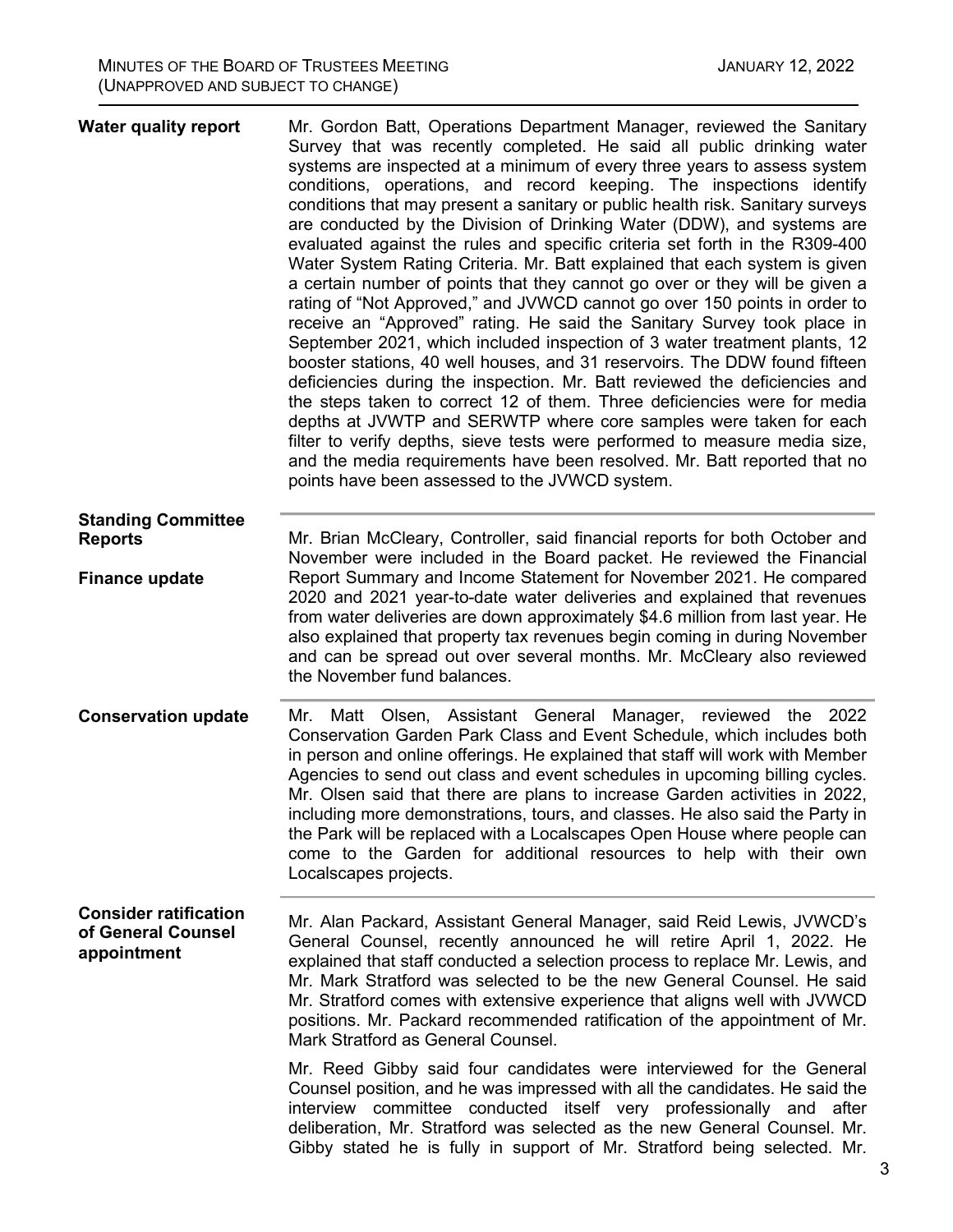Rushton turned some time over to Mr. Stratford, who expressed appreciation for the opportunity to join the JVWCD team and hopes his past experience will be of benefit to JVWCD.

Mr. Rushton called for a motion on the recommendation. Ms. Dawn Ramsey moved to ratify Mr. Mark Stratford's appointment as General Counsel. Following a second by Mr. Reed Gibby, the motion was unanimously approved as follows:

| Mr. Christensen – aye | Mr. Gibby $-$ aye   |
|-----------------------|---------------------|
| Ms. Lang – aye        | Ms. Ohrn $-$ aye    |
| Ms. Ramsey – aye      | Mr. Rushton $-$ aye |
| Mr. Summers – aye     | Mr. Taylor $-$ aye  |
| Ms. Townsend - aye    |                     |
|                       |                     |

**Consider adoption of Petition Certification (Rowley Drive), certifying petition for annexation of lands into the JVWCD**

Mr. Packard explained that three properties located at approximately 800 East 4400 South in Millcreek have submitted a petition to annex into JVWCD's service area. These are adjoining residential properties with homes built in the 1950s and are within JVWCD's retail service area. He explained that the homes have been serviced by their own domestic wells, which went dry during the summer and are no longer a reliable source of water. Mr. Packard said that this action is the first in a two step annexation process, and he recommended adoption of the Petition Certification, certifying petition for annexation of lands into the Jordan Valley Water Conservancy District.

Mr. Gibby asked if these wells have water rights attached to them and if there is a possibility of securing them. Mr. Packard said each of the three wells would have a small water right associated with them and staff could look into securing them.

Mr. Rushton called for a motion on the recommendation. Ms. Sherrie Ohrn moved to adopt the Petition Certification, certifying petition for annexation of lands into Jordan Valley Water Conservancy District. Following a second by Ms. Barbara Townsend, the motion was unanimously approved as follows:

| Mr. Gibby $-$ aye   |
|---------------------|
| Ms. Ohrn $-$ aye    |
| Mr. Rushton $-$ aye |
| Mr. Taylor $-$ aye  |
|                     |
|                     |

**Consider adoption of Resolution No. 22- 01, "Amending JVWCD's Policy Manual (Personnel Rules and Regulations)**

Mr. Kurt Ashworth, Human Resources Manager, said staff regularly reviews the JVWCD policy manual and proposes changes to bring the policies up to date. One of the larger proposed policy changes includes the JVWCD Annual Leave policy. Staff is proposing to add a paragraph to the Annual Leave policy that would enable 48 hours of paid leave be advanced to newly hired employees, who would then not accrue paid leave during their six month introductory period. When the introductory period is complete, they would then begin to accrue eight hours of paid leave per month.

Mr. Ashworth said the JVWCD Disability Leave policy was written many years ago and some of the language is out of date. He reviewed the proposed changes to this policy. Mr. Ashworth recommended adoption of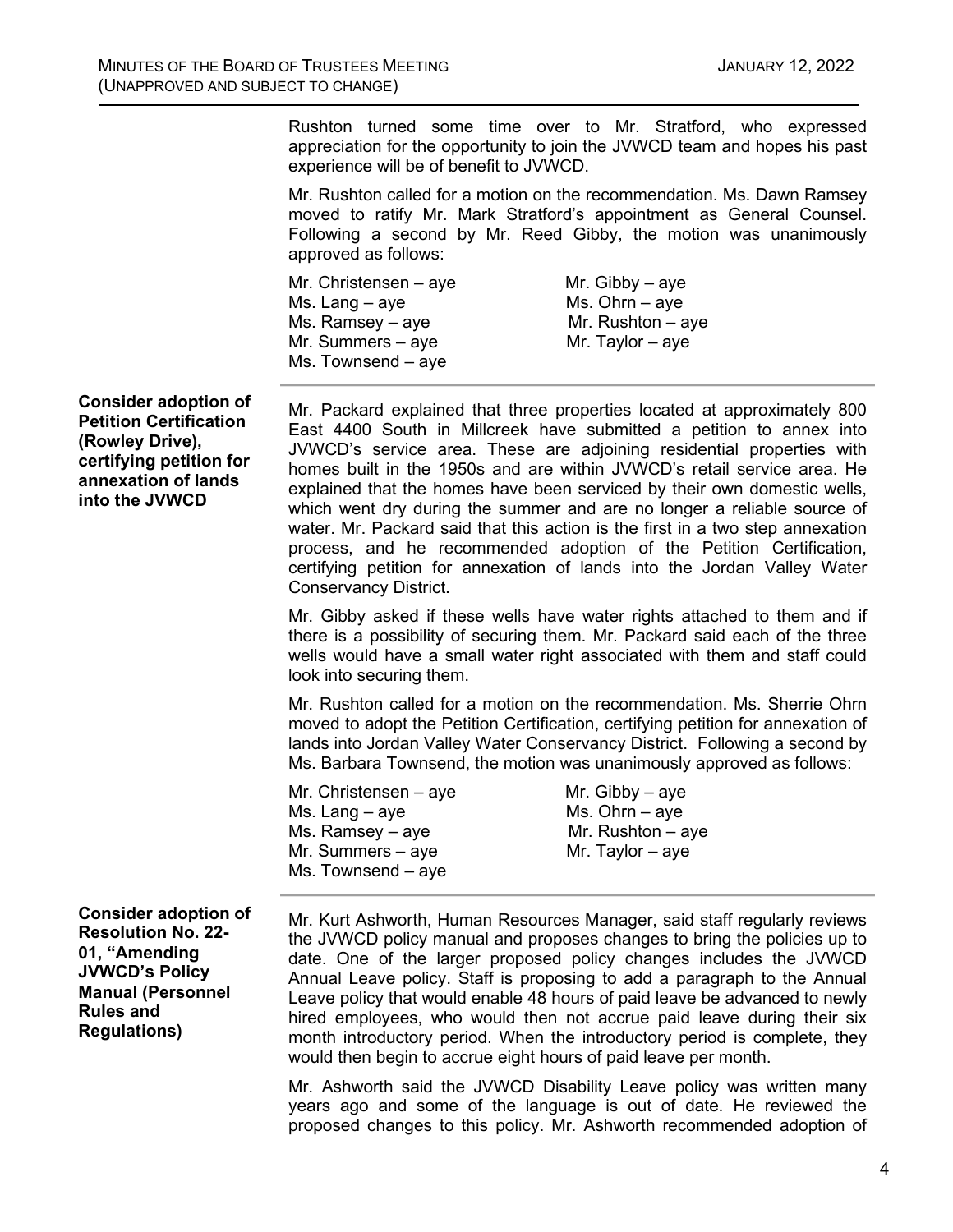**Financial matters Establishing a level of service for preparation of fiscal year 2022/2023 budget Preliminary budget preparation calendar Preliminary budget parameters plan Engineering activities Consider award of construction contract for Jordan Aqueduct Reach 3 Cathodic Protection Systems** Resolution No. 22-01, "Amending JVWCD's Policy Manual." Mr. Rushton called for a motion on the recommendation. Ms. Karen Lang moved to adopt Resolution No. 22-01. Following a second by Mr. Lyle Summers, the motion was unanimously approved as follows: Mr. Christensen – aye  $Mr.$  Gibby – aye  $Ms.$  Lang – aye  $MS.$  Ohrn – aye Ms. Ramsey – aye Mr. Rushton – aye Mr. Summers – aye Ms. Townsend – aye Mr. Packard said that each year it has been staff's practice to begin the budget process by establishing the level of service which retail customers and Member Agencies expect from JVWCD. This level of service document is the basis for creating the fiscal year 2022/2023 budget and is organized using the ten attributes reported to the Board each month as key performance indicators. Mr. Packard said there are three conditions this year that influenced the preparation of the level of service document. These include the COVID-19 pandemic, the continuing drought conditions, and economic conditions including high inflation. Mr. David Martin, Chief Financial Officer, summarized the preliminary budget preparation calendar and noted that it has not yet been determined if a property tax increase will be proposed, which would require an evening public hearing in August, and that the certified tax rate will not be known until June. Mr. Martin explained that the budget parameters plan is a preliminary plan that gives an overview of the parameters staff will be using for the fiscal year 2022/2023 budget preparation. He reviewed items in the preliminary budget parameters plan including the projected water deliveries, possible water rate adjustment, use of the Revenue Stabilization Fund, estimated property tax rate, reserve fund balances, Operations and Maintenance expenses which includes a personnel compensation adjustment and three new positions, capital project expenditures, and PayGo capital to be generated from operations. Mr. Rushton asked if implementation of the Drought Contingency Plan has been taken into account when preparing the budget. Mr. Packard said the level of service document has been based on a pessimistic water supply outlook. Mr. Martin said most of the expenditures in the budget are fixed in nature, but that changes in budgeted water deliveries would impact the variable expenditures. Mr. Shane Swensen, Engineering Department Manager, said the existing JA-3 passive cathodic protection system was originally installed in the 90's and is now in need of replacement. He said this system provides critical corrosion protection to the aqueduct and helps extend the life of this important asset. JVWCD's consultant has recommended that an impressed current cathodic protection system be installed to replace the existing system. Mr. Swensen recommended awarding a construction contract for the Jordan Aqueduct Reach 3 cathodic protection system to ICORR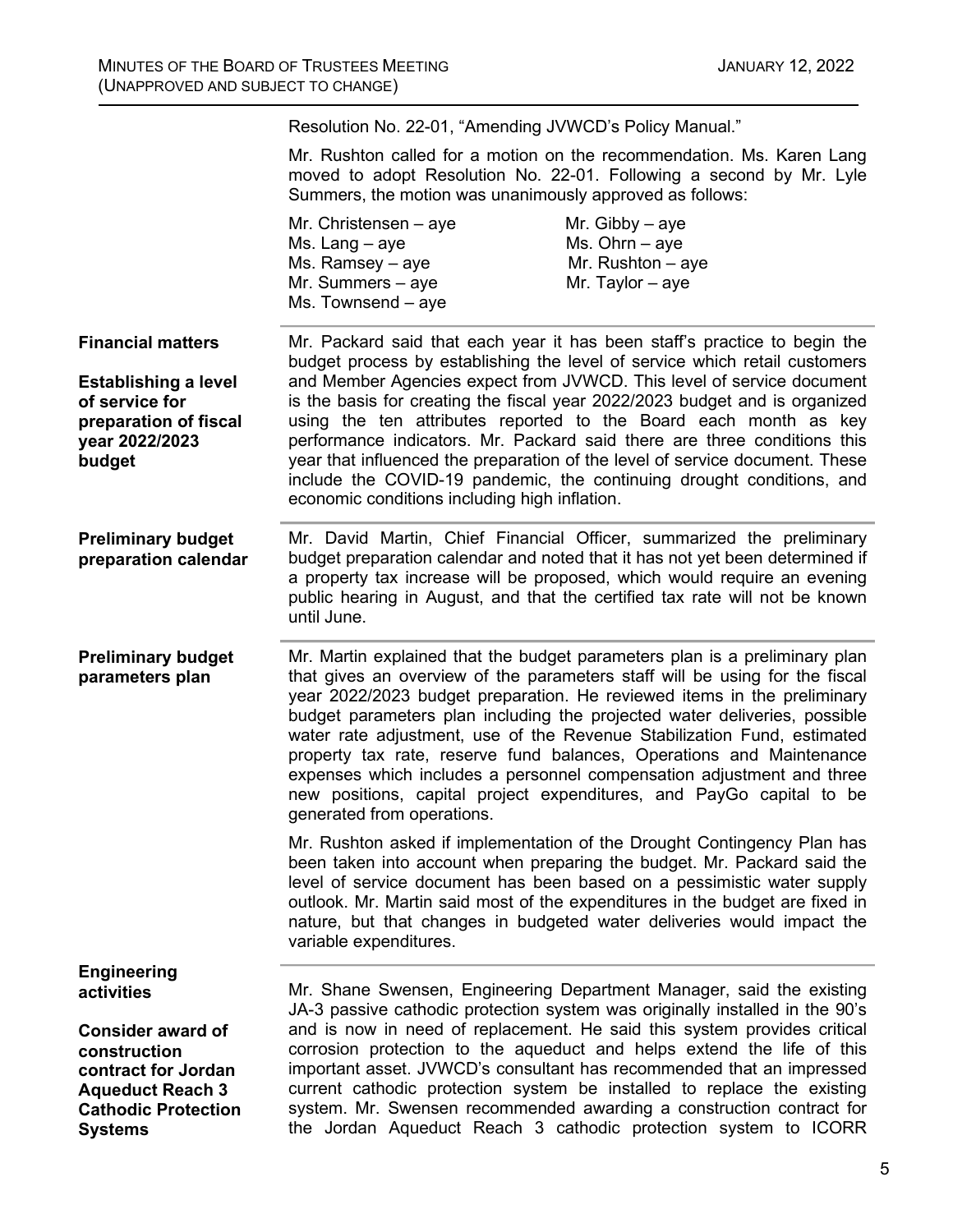Technologies, Inc. in the amount of \$146,200.

Mr. Rushton called for a motion on the recommendation. Mr. Greg Christensen moved to award a construction contract to ICORR Technologies, Inc. for the Jordan Aqueduct Reach 3 cathodic protection system in the amount of \$146,200. Following a second by Ms. Dawn Ramsey, the motion was unanimously approved as follows:

| Mr. Gibby $-$ aye   |
|---------------------|
| Ms. Ohrn $-$ aye    |
| Mr. Rushton $-$ aye |
| Mr. Taylor $-$ aye  |
|                     |
|                     |

### **Consider engineering contract**

**amendment for 3600 West 10200 South pump station**

Mr. Swensen said the proposed engineering contract amendment includes an additional six months of construction management services for the construction of the 3600 West 10200 South Pump Station. He explained that during the initial planning for the pump station project, a twelve month construction window was planned. As a result of the pandemic, supply chain issues, and labor shortages, staff recommends extending the contract to eighteen months. This has allowed for more competitive bids from construction contractors. He said this amendment will cover inspection, construction management, and engineering services for the extended construction period. Mr. Swensen recommended approval of an engineering contract amendment for 3600 West 10200 South pump station with AE2S in the amount of \$121,104.

Mr. Rushton called for a motion on the recommendation. Mr. Reed Gibby moved to amend an engineering contract with AE2S in the amount of \$121,104 for 3600 West 10200 South pump station. Following a second by Mr. Greg Christensen, the motion was unanimously approved as follows:

| Mr. Gibby $-$ aye   |
|---------------------|
| $Ms. Ohrn - aye$    |
| Mr. Rushton $-$ aye |
| Mr. Taylor $-$ aye  |
|                     |
|                     |

**Reporting Items Verification of compliance with selected legal requirements and internal District practices** Mr. Reid Lewis, General Counsel, reported that Jordan Valley Water Conservancy District is in compliance with all legal requirements and internal District practices. Mr. Packard reviewed the routine reporting items which included: Central Utah Project/CUWCD Activities Report, lease agreements signed by the General Manager, performance indicators for November 2021, and media coverage. Mr. Swensen provided information on final project completion reports for pipeline repairs at Bron Breck Street and 1516 West 14600 South well improvements.

**Upcoming meetings** Mr. Rushton reviewed the upcoming meetings for February, including: Conservation Committee meeting, Monday, February 7 at 3:00 p.m.; Executive Committee meeting, Monday, February 7 at 3:30 p.m.; and regular Board meeting, Wednesday, February 9 at 3:00 p.m.

**Closed meeting** Mr. Rushton proposed to convene a closed meeting at 4:45 p.m. to discuss the sale or purchase of real property and/or water rights or water shares.